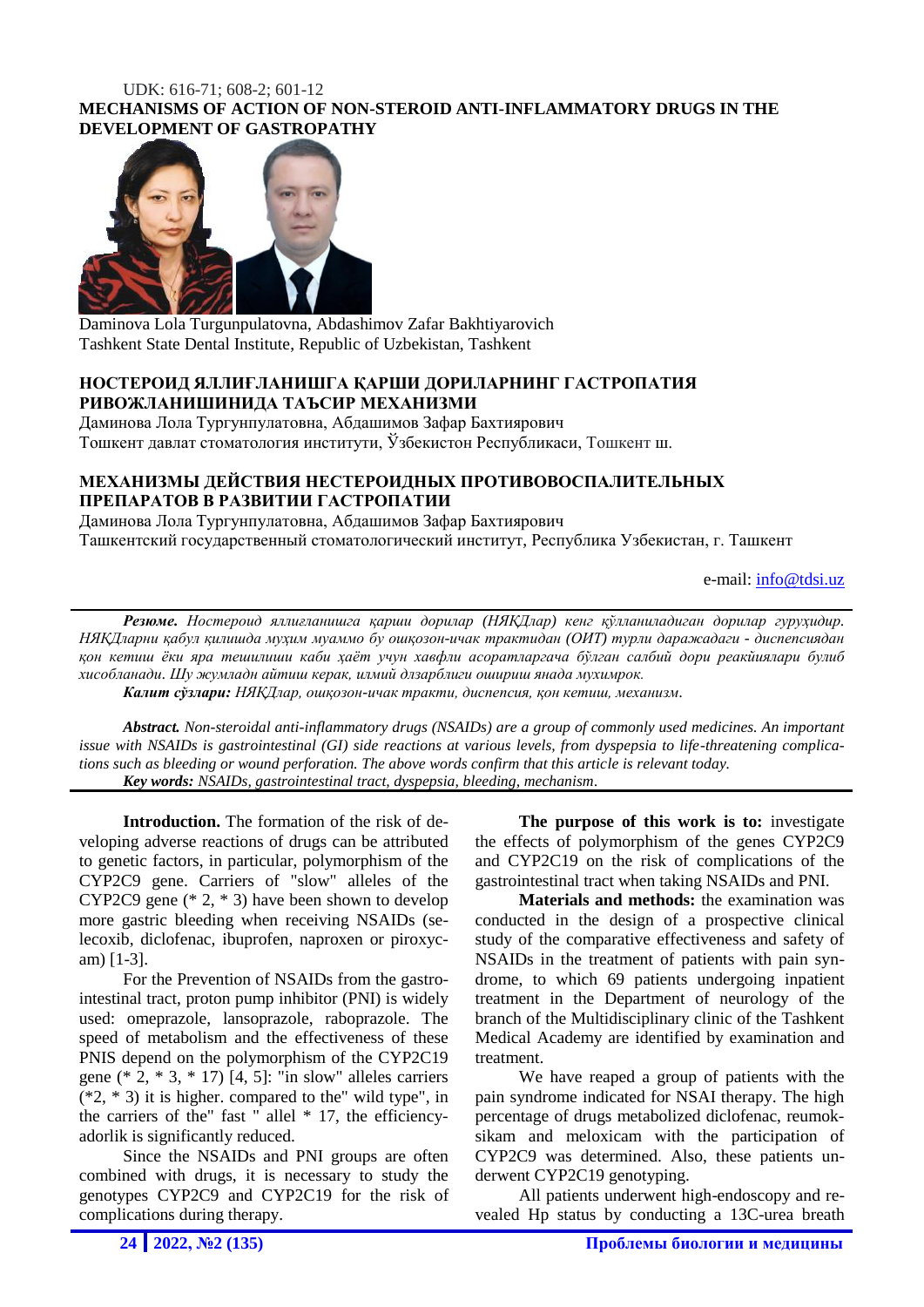test. Among those surveyed, 11 patients with gastropathy (15.9%) were identified, CYP 2c19 polymorphism was studied in this group of patients.

All patients were divided into two groups: 11 patients with advanced gastropathy within 2 weeks after the application of NSAI (main group); 58 patients without gastropathy who used NSAI before endoscopy (comparison group). The average admission of nyqvs was  $6.2 \pm 0.1$  months in the group with gastropathy, and  $4.9 \pm 0.3$  months in the group without gastropathy. The control group included 94 healthy volunteers (control group). Genotyping of the CYP 2C9 and CYP 2C19 gene was carried out by PCR-RFLP (polymerase chain reaction and limitation fragment length polymorphism). Statistical processing of the results of the study was carried out: openepi online calculator [https://www.openepi.com/ TwobyTwo.htm] using. The compatibility of the observed genotype frequency distribution of genes studied in the theoretically expected control group from the Hardi-Weinberg balance was evaluated by the x2 test. The calculation was carried out using an online calculator: http: // www.oege.org/software/ hwe-mrcalc.shtml.

**Results of the study:** when comparing the frequencies of the genotypes of CYP2C9 in a small group of patients with gastropathy using the x2 test, the results of the study showed that CYP2C9  $*$  1/ $*2$ , CYP2C9  $* 1/*3$  and CYP2C9  $* 3/*3$  genotypes have been identified. more often in patients with gastropathy than in patients without gastropathy are threeraydi: 70% V8 35%, ch2 = 14,514,  $p = 0,0058$ (Table 1).

This indicates that there is a link between the transportation of alleles variants of CYP2C9 \* 2, CYP2C9 \* 3 and the development of gastropathy in patients with pain syndrome who received NSAIDs. When comparing the frequencies of the CYP2C9 genotypes in the main and control groups of patients using the X2 criteria, it was found that statistically significant differences were not found in the distribution of the CYP2C9 genotypes:  $ch2 = 5,315$ ,  $p =$ 0,2565 (Table 1).

This suggests that there is no correlation between the transportation of CYP2C9 \* 2, CYP2C9 \* 3 allel variants and the development of the criteria of the gastro-duodenal region in patients receiving longterm NSAIDs. Considering the available data that transportation of the CYP2C9 \* 3 allele variant will most likely contribute to the genetically determined decrease in the activity of the CYP2C9 isoenzyme. As a result of the study, we found that the frequency of carrying an allele of the CYP2C19 gene in patients receiving NSAIDs was 97.1%, in the control group - 98.9%. If the frequency of G allele was 2.6 times higher in patients with pain syndrome and coincided with the expected Hardy-Weinberg balance, then ch2  $= 7.0$ , p  $= 0.008$ . The transport of heterozygous a / G allele in the CYP2C19 gene in patients receiving NSAIDs was noted in 17.4% of cases, and in controls in 2.1% of cases (Figure 1).

There was a relationship between G allele, G / G genotype and the presence of NSAIDs gastropathy at the allele and genotypic level (Table 2).

The presence of CYP 2C19 G allele is significantly associated with gastropathy provoked by NSAIDs and can be considered a risk factor for their development, which is probably explained by the participation of the isoenzyme CYP 2C19 in the metabolism of arachidonic acid, which plays a role. in gastrotsitoprotection. There is an accelerated metabolism of PNI in patients with CYP2C19 polymorphism, which significantly reduces their clinical effectiveness. Significant differences in the frequencies of alleles CYP2C9 and CYP2C19 were found between groups of patients with and without complications from the gastrointestinal tract during the reception of NSAIDs and PNI.

**Conclusion.** The study showed the effects of polymorphism of the genes CYP2C9 and CYP2C19 on the risk of complications of the gastrointestinal tract when taking NSAIDs and PNI. The probability of developing CYP2C9 \* 3 allele carriers was statistically significantly higher in patients who did not have CYP2C9  $*$  3 in patients with gastropathy provoked by NSAIDs.

**Table 1.** Prevalence of CYP2C9 genotypes among patients with gastropathic pain syndrome caused by the use of NSAIDs

| Genotype      | Gastropathy $+$ |          | Gastropathy - |        |                                                                     |
|---------------|-----------------|----------|---------------|--------|---------------------------------------------------------------------|
|               | Abs.            | %        | Abs.          | $\%$   |                                                                     |
| $CYP2C9*1/*1$ |                 | 63,6     | 38            | 65,5   | $\gamma$ 2 = 2,1; p > 0,05; OR = 0,25; 95% CI 1,04-3,26; df = 1,000 |
| $CYP2C9*1/*2$ |                 | 9,1      | 8             | 13,4   | $\chi$ 2 = 0,180; p>0,05; OR=0,65; 95% CI 0,11-0,56; df=1,000       |
| $CYP2C9*1/*3$ | $\overline{2}$  | 18,2     | 9             | 15,5   | $\chi$ 2 = 0,049; p>0,05; OR=1,17; 95% CI 0,091-4,76;<br>$df=1,000$ |
| $CYP2C9*2/*2$ | $\theta$        | $\theta$ | $\gamma$      | 3,4    | <b>NaN</b>                                                          |
| $CYP2C9*3/*3$ |                 | 9,1      |               | $1,7*$ | $\chi$ 2 = 1,565; p<0,05; OR=5,27; 95% CI 0,36-78,13;<br>$df=0.315$ |

Note:  $*$  - reliability of data between groups (P < 0,01)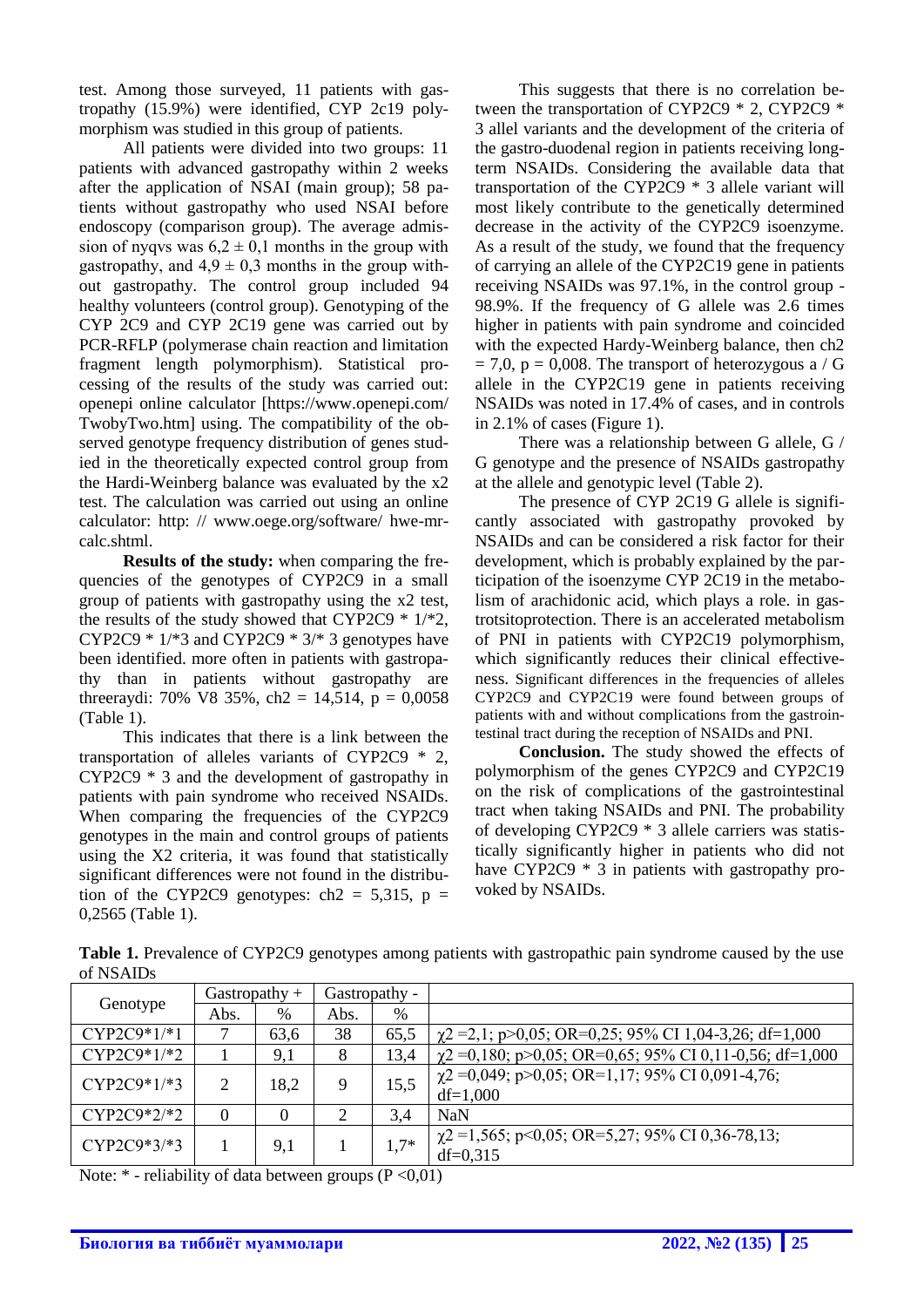



**Picture 1.** The frequency of proliferation in patient groups depending on the sex and control of polymorphism alleles and genotypes in the CYP2C19 gene

Table 2. Determination of alleles and genotypes of polymorphism in the CYP2C19 gene, depending on the presence of gastropathies in patients with pain syndrome who received NSAIDs.

| alleles/ geno-<br>type |    | Gastropathy $+$<br>$(n=11)$ | Gastropathy -<br>$(n=58)$ |      |                                                                    |
|------------------------|----|-----------------------------|---------------------------|------|--------------------------------------------------------------------|
|                        |    | %                           |                           | %    |                                                                    |
| A                      | 14 | 63,6                        | 82                        | 70,7 | $\chi$ 2 = 12,1; p=0,05; OR=0,25; 95% CI 0,11-                     |
|                        |    | 36,4                        | 34                        | 29.3 | $0,56; df=0,014$                                                   |
| AA                     |    | 54,5                        | 42                        | 72,4 |                                                                    |
| AG                     |    | 18,2                        |                           | 19,0 | $\chi$ 2 = 14,2; p=0,01; OR=8,25; 95% CI 2,56-<br>26,6; $df=0,030$ |
| G/G                    |    | 18,2                        |                           | 8,6  |                                                                    |

The determination of the alleles variant transport of CYP2C9 \* 3 predicts the development of complications in patients with gastropathy caused by the use of NSAIDs, the predictive value of a positive result is 100%, the negative - 25%.

CYP 2C19 is a common polymorphism, the carriers of which have a high metabolic rate of some drugs of clinical significance (PNI, eskitalopram, sertraline, clopidogrel, etc.), which are subsequently characterized by a decrease in their concentration in blood plasma and a weakening of clinical indicators. effect (Goldstein J.A., 2001; Ingelman-Sundberg M. et hand., 2007; Rosemary J., Edithan C., 2007; Baldwin R.M. et hand., 2008; Hunfeld N.G. et hand., 2008; Li-Wan-Po A. et hand., 2010; Pedersen R.S. et hand., 2010; Sibbing D. et hand., 2010; Scott S.A. et hand., 2012b; Zebalza M. et hand., 2012; Musumba C.O. et hand., 2013).

However, based on the review of data on the functional and clinical consequences of the transport of CYP2C19 G allele, it came to the conclusion that CYP2C19 has a small effect, which can't be clinically significant, except for CYP 2C19\*. For drugs with a narrow range of "therapeutic window" - G homozygotes and only. (Ingelman-Sundberg M. et hand., 2007; Li-Wan-Po A. et hand., 2010; Scott S.A. et hand., 2012b).

On the other hand, in some recent studies, scientists have concluded that the transport of CYP2C19 allele in patients receiving clopidogrel has a lower risk of platelet reactivity, cardiovascular complications and stent thrombosis, but a higher risk of severe bleeding. (Harmsze A.M. et hand., 2012; Zebalza M. et hand., 2012).

Therefore, one of the possible explanations of the identified relationship may be that CYP 2c19 carriers have an accelerated metabolism and a decrease in the clinical efficacy of PNI, which leads to a decrease in the gastroprotic ability of the mucosa to resist aggressive factors. Thus, it is prone to the appearance of gastropathies.

## **Literature:**

1. Klyaritskaya I.L., Rabotyagova Yu.S. CYP2C19 gen polimorfizmi va uning ta'rifining klinik ahamiyati. Qrim terapevtik jurnali 2013; 1: 19-25.

2. "Klinik amaliyotda steroid bo'lmagan yallig'lanishga qarshi dorilarni (NSAID) oqilona qo'llash" klinik ko'rsatmalari. Zamonaviy revmatologiya. 2015; 1: 4- 23.

3. Obzherina A.Yu., Sychev DA, Muravyova Yu.V., Ignatiev IV, Dmitriev VA, Kukes VT CYP2C9 polimorfizmi: steroid bo'lmagan yallig'lanishga qarshi preparatlarni qo'llash bilan oshqozon-ichak traktining